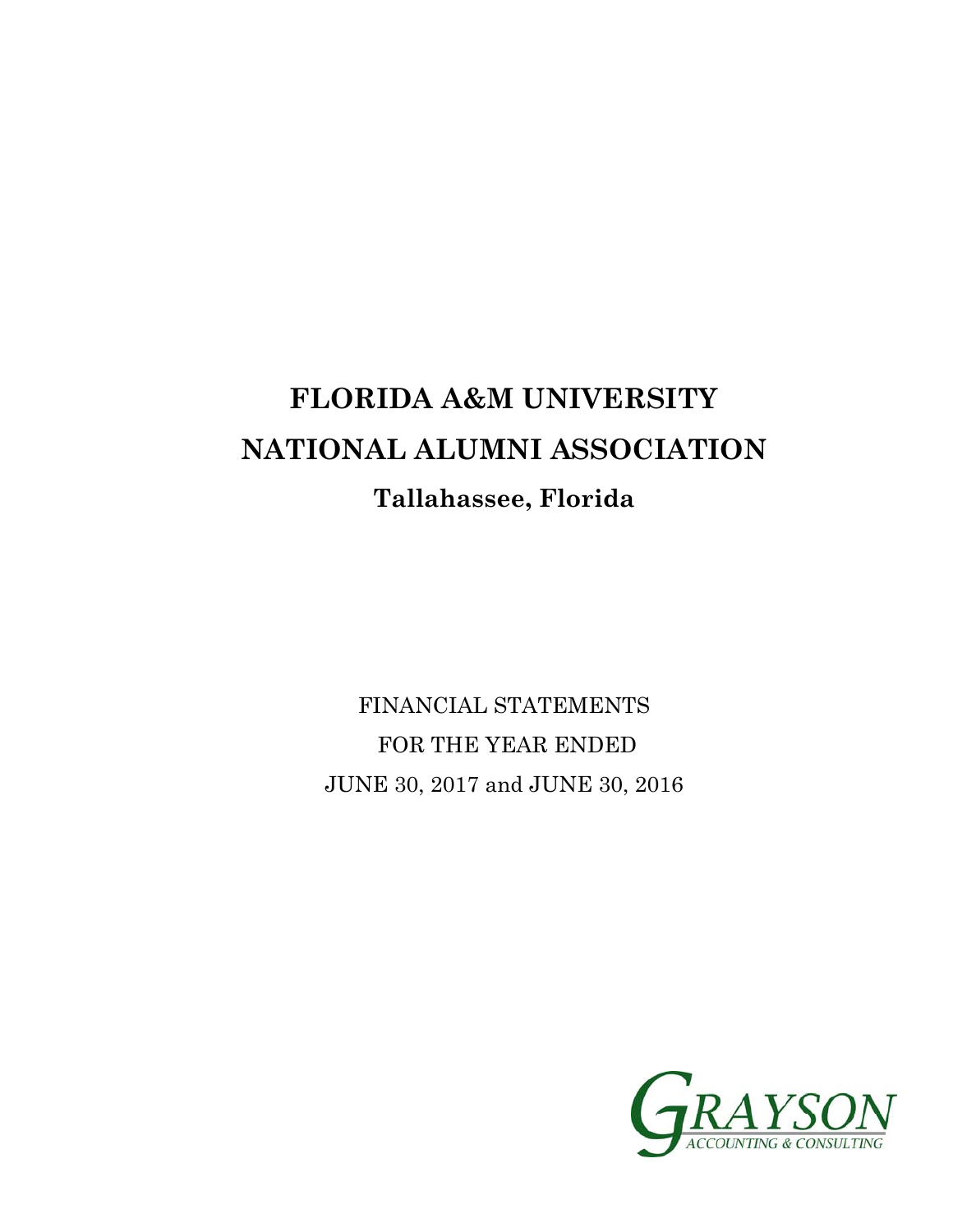# FLORIDA A&M UNIVERSITY NATIONAL ALUMNI ASSOCIATION FOR THE YEAR ENDED JUNE 30, 2017 and JUNE 30, 2016

# TABLE OF CONTENTS

| Supplemental Schedule of Revenue and Expenses- By Function (2017)  13                                                                             |
|---------------------------------------------------------------------------------------------------------------------------------------------------|
| Supplemental Schedule of Revenue and Expenses- By Function (2016)  14                                                                             |
| Report on Internal Control Over Financial Reporting and on Compliance and<br>Other Matters Based on an Audit of Financial Statements Performed in |
|                                                                                                                                                   |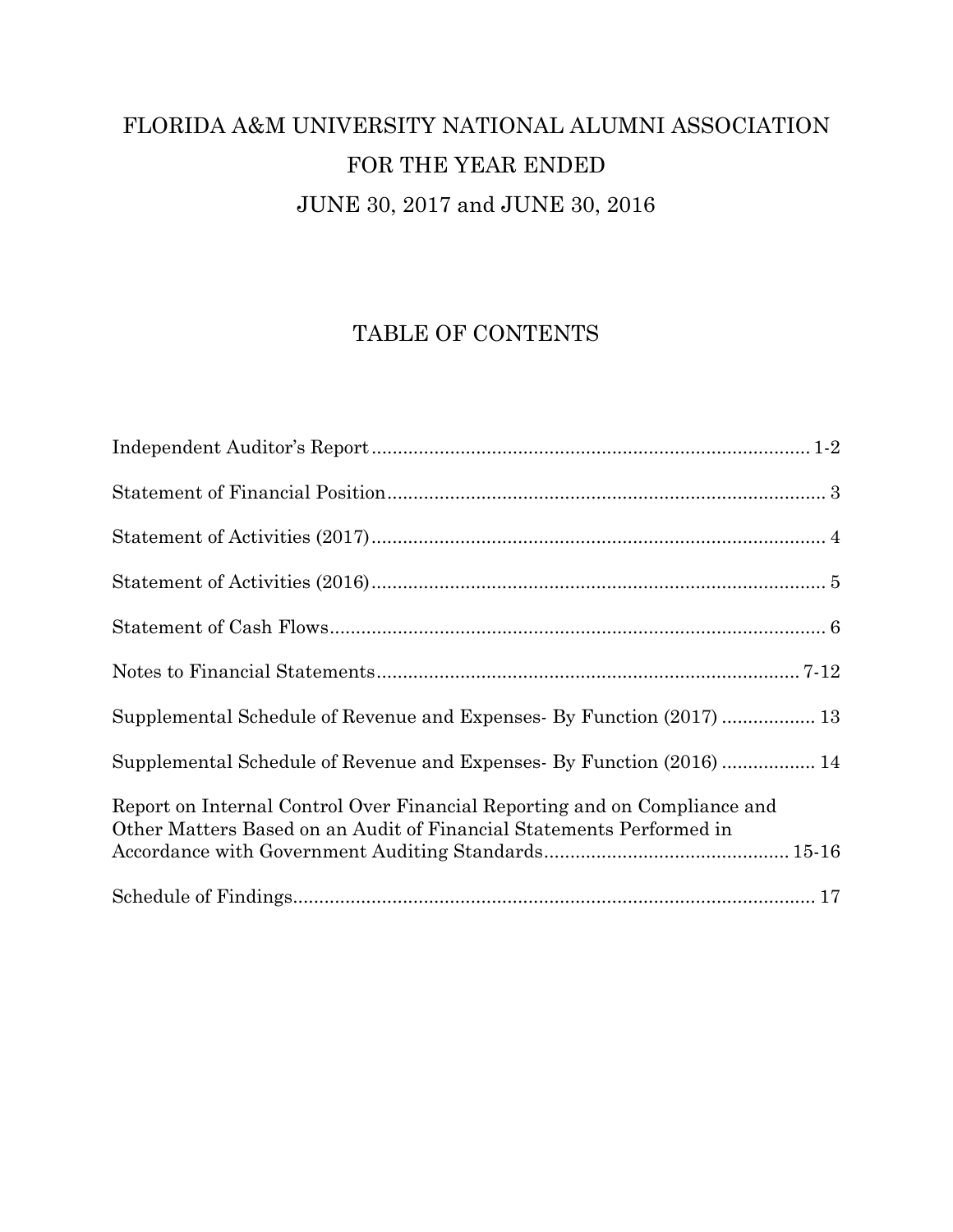#### Independent Auditor's Report

To the Board of Directors of Florida A&M University National Alumni Association Tallahassee, Florida

#### **Report on the Financial Statements**

We have audited the accompanying statement of financial position of Florida A&M University National Alumni Association as of June 30, 2017 and June 30, 2016, and the related statements of activities and cash flows for the years then ended.

These financial statements are the responsibility of Florida A&M University National Alumni Association's management.

#### **Management's Responsibility for the Financial Statements**

Management is responsible for the preparation and fair presentation of these consolidated financial statements in accordance with accounting principles generally accepted in the United States of America; this includes the design, implementation, and maintenance of internal control relevant to the preparation and fair presentation of consolidated financial statements that are free from material misstatement, whether due to fraud or error.

#### **Auditor's Responsibility**

Our responsibility is to express an opinion on these financial statements based on our audit. We conducted our audit in accordance with auditing standards generally accepted in the United States of America and the standards applicable to financial audits contained in *Government Auditing Standards*, issued by the Comptroller General of the United States. Those standards require that we plan and perform the audit to obtain reasonable assurance about whether the financial statements are free of material misstatement.

An audit involves performing procedures to obtain audit evidence about the amounts and disclosures in the consolidated financial statements. The procedures selected depend on the auditor's judgment, including the assessment of the risks of material misstatement of the consolidated financial statements, whether due to fraud or error. In making those risk assessments, the auditor considers internal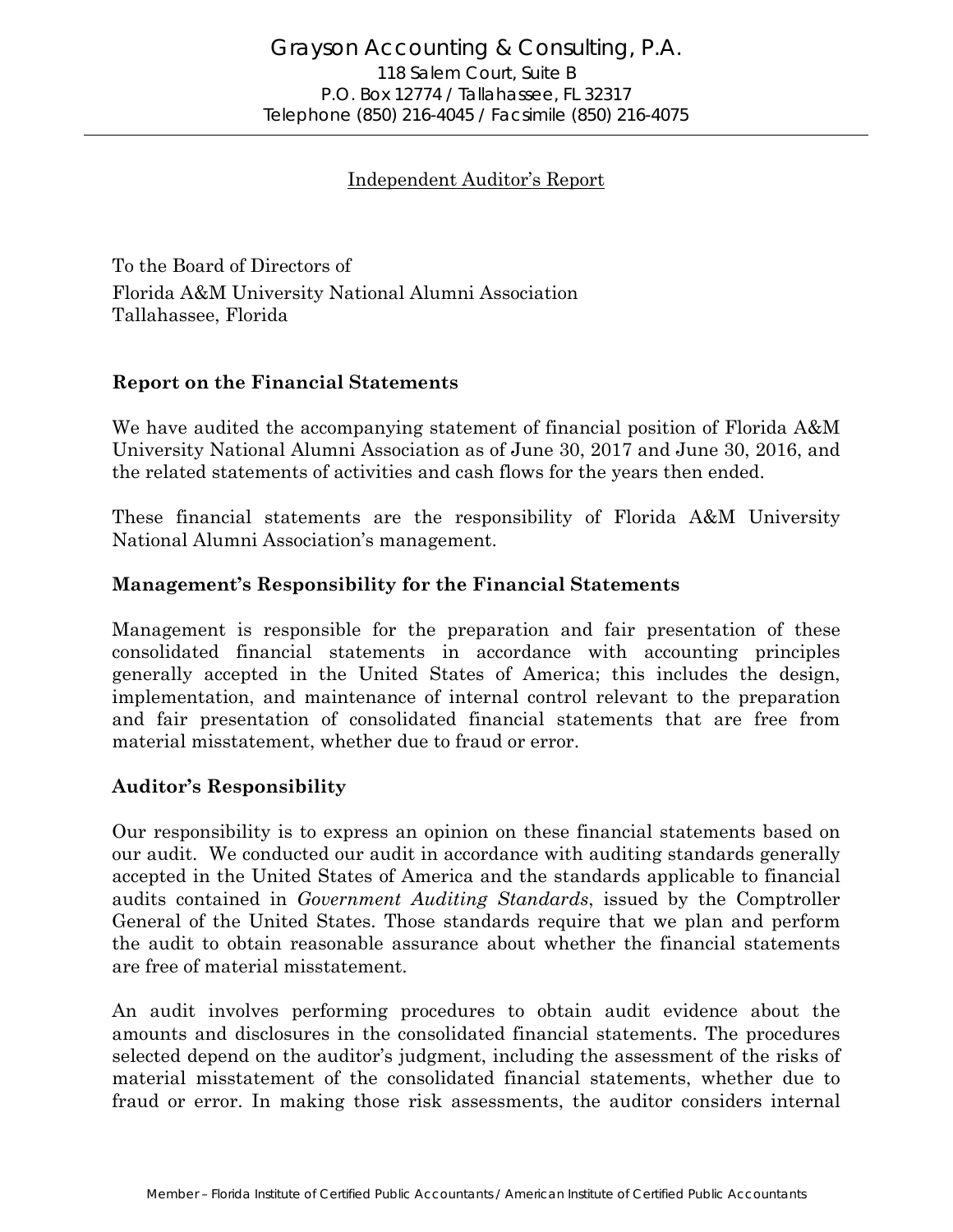control relevant to the entity's preparation and fair presentation of the consolidated financial statements in order to design audit procedures that are appropriate in the circumstances, but not for the purpose of expressing an opinion on the effectiveness of the entity's internal control. Accordingly, we express no such opinion. An audit also includes evaluating the appropriateness of accounting policies used and the reasonableness of significant accounting estimates made by management, as well as evaluating the overall presentation of the consolidated financial statements.

We believe that the audit evidence we have obtained is sufficient and appropriate to provide a basis for our audit opinion.

## **Opinion**

In our opinion, the financial statements referred to above present fairly, in all material respects, the financial position of Florida A&M University National Alumni Association as of June 30, 2017 and June 30, 2016, and the changes in its net assets and its cash flows for the years then ended in conformity with accounting principles generally accepted in the United States of America.

## **Other Matters**

Our audit was conducted for the purpose of forming an opinion on the basic financial statements of the Florida A&M University National Alumni Association taken as a whole. The accompanying Supplemental Schedule of Revenue and Expenses by Function is presented for purposes of additional analysis and is not a required part of the basic financial statements. Such information has been subjected to the auditing procedures applied in the audit of the basic financial statements and, in our opinion, is fairly stated in all material respects in relation to the basic financial statements taken as a whole.

## **Other Reporting Required by** *Governmental Auditing Standards*

In accordance with *Government Auditing Standards*, we have also issued our report dated November 4, 2017, on our consideration of the Florida A&M University National Alumni Association's internal control over financial reporting and on our tests of its compliance with certain provisions of laws, regulations, contracts, and grant agreements and other matters. The purpose of that report is to describe the scope of our testing of internal control over financial reporting and compliance and the results of that testing, and not to provide an opinion on the internal control over financial reporting or on compliance. That report is an integral part of an audit performed in accordance with *Government Auditing Standards* and should be considered in assessing the results of our audit.

# *Grayson Accounting & Consulting, P.A.*

Tallahassee, Florida November 4, 2017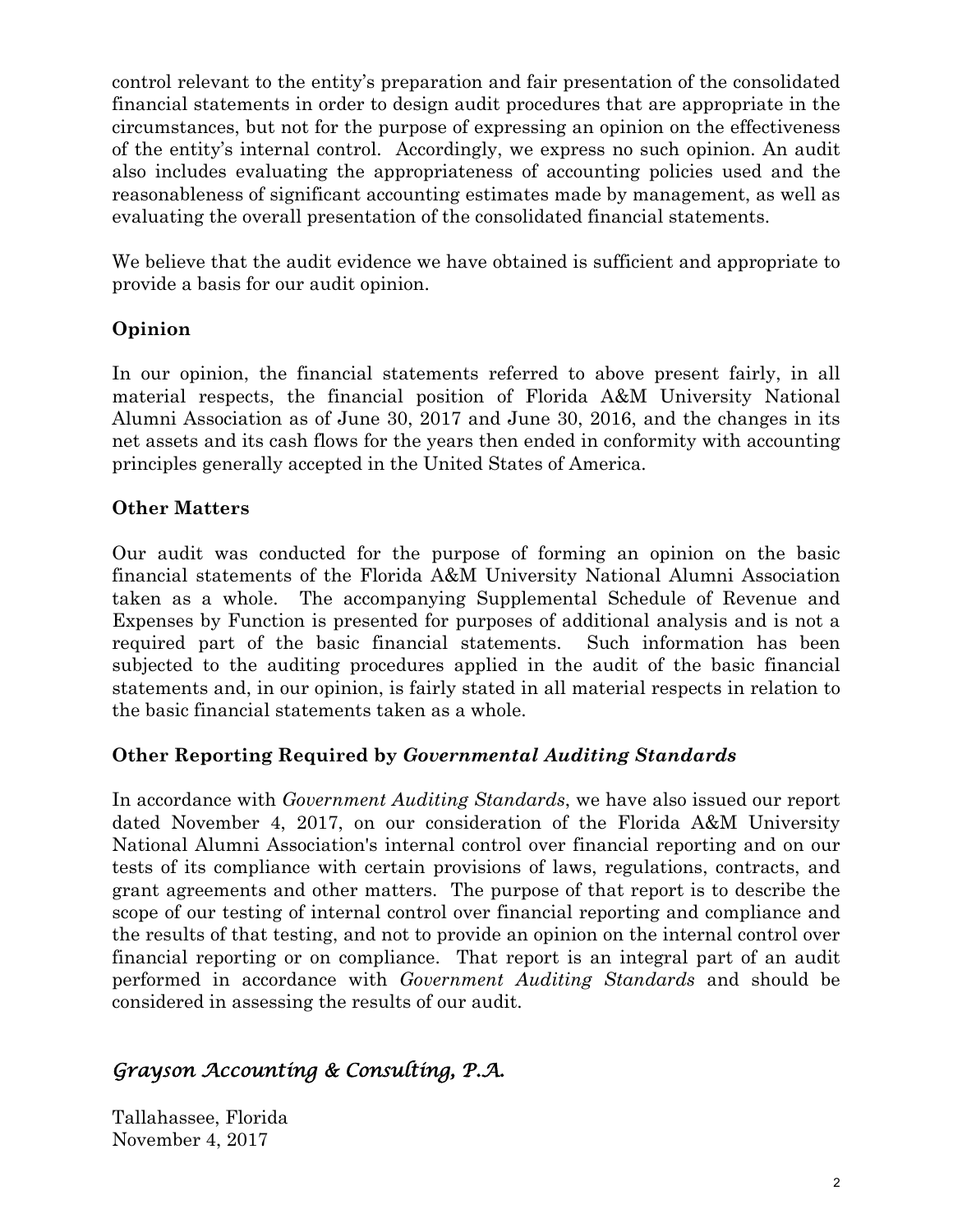#### FLORIDA A&M UNIVERSITY NATIONAL ALUMNI ASSOCIATION STATEMENT OF FINANCIAL POSITION JUNE 30,

|                                                                                      | 2017                       | 2016                          |
|--------------------------------------------------------------------------------------|----------------------------|-------------------------------|
| <b>ASSETS</b>                                                                        |                            |                               |
| Cash<br>Equity in pooled cash<br>Unconditional promises to give<br>Other receivables | 207<br>1,918,492<br>12,328 | 17,296<br>1,923,987<br>12,868 |
| <b>TOTAL ASSETS</b>                                                                  | 1,931,027                  | 1,954,151                     |
| <b>LIABILITIES AND NET ASSETS</b>                                                    |                            |                               |
| <b>LIABILITIES</b>                                                                   |                            |                               |
| Accounts payable                                                                     | 1,660                      | 1,063                         |
| <b>Total liabilities</b>                                                             | 1,660                      | 1,063                         |
| <b>NET ASSETS</b>                                                                    |                            |                               |
| Unrestricted<br>Temporarily restricted<br>Permanently restricted                     | 65,179<br>1,864,188        | 161,300<br>1,791,788          |
| <b>Total net assets</b>                                                              | 1,929,367                  | 1,953,088                     |
| <b>TOTAL LIABILITIES AND NET ASSETS</b>                                              | 1,931,027                  | 1,954,151                     |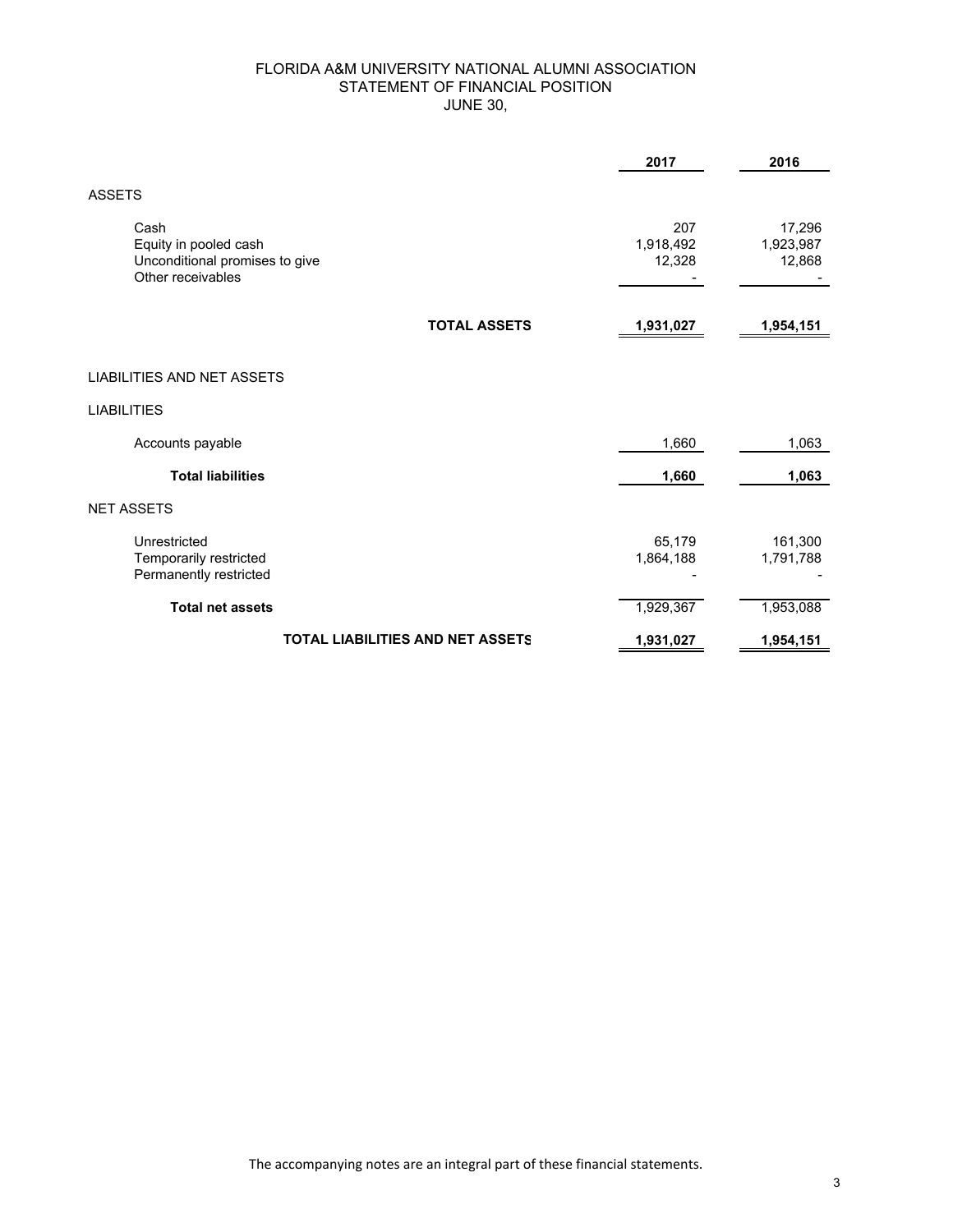#### FLORIDA A&M UNIVERSITY NATIONAL ALUMNI ASSOCIATION STATEMENT OF ACTIVITIES YEAR ENDED JUNE 30, 2017

|                                         |              | Temporarily | Permanently |           |
|-----------------------------------------|--------------|-------------|-------------|-----------|
|                                         | Unrestricted | Restricted  | Restricted  | Total     |
| <b>REVENUES AND OTHER SUPPORT</b>       |              |             |             |           |
| Revenue and support                     |              |             |             |           |
| Dues and life memberships               | 97,232       | 117,500     |             | 214,732   |
| Contributions                           | 30,798       |             |             | 30,798    |
| Grants and scholarships                 | 6,620        | 271,482     |             | 278,102   |
| Interest and dividends                  | 79,653       |             |             | 79,653    |
| Registrations & advertising             | 124,056      |             |             | 124,056   |
| Net assets released from restrictions   |              |             |             |           |
| Restrictions satisfied by payments      | 316,582      | (316, 582)  |             |           |
| <b>Total Revenues and Other Support</b> | 654,941      | 72,400      |             | 727,341   |
| <b>EXPENSES</b>                         |              |             |             |           |
| Program services                        |              |             |             |           |
| <b>Membership Services</b>              | 81,173       |             |             | 81,173    |
| Scholarships                            | 316,582      |             |             | 316,582   |
| <b>University Support</b>               | 28,368       |             |             | 28,368    |
| Total program services                  | 426,123      |             |             | 426,123   |
| Management and general                  | 324,939      |             |             | 324,939   |
| <b>Total Expenses</b>                   | 751,062      |             |             | 751,062   |
| INCREASE (DECREASE) IN NET ASSETS       | (96, 121)    | 72,400      |             | (23, 721) |
| NET ASSETS, beginning of year           | 161,300      | 1,791,788   |             | 1,953,088 |
| NET ASSETS, end of year                 | 65,179       | 1,864,188   |             | 1,929,367 |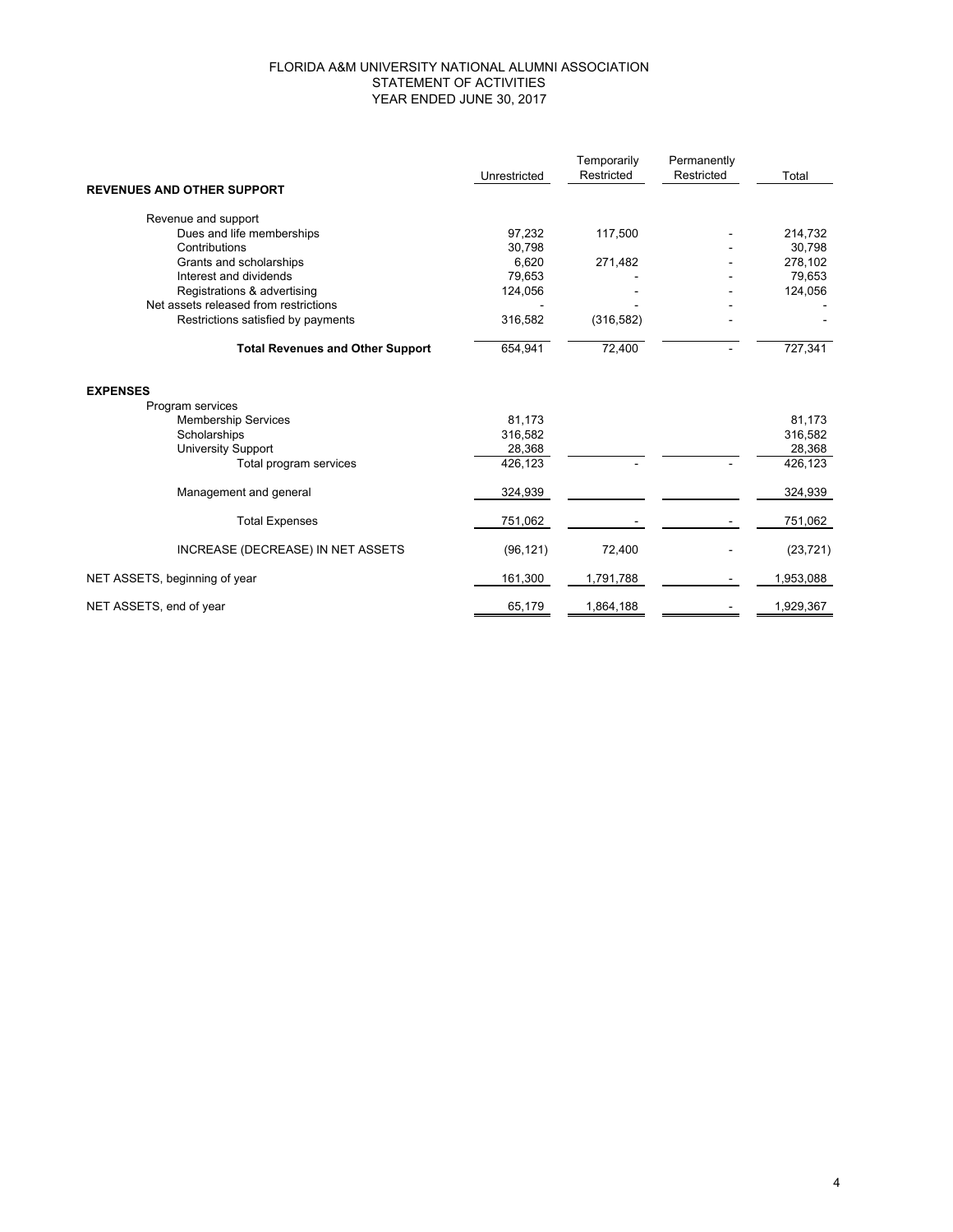#### FLORIDA A&M UNIVERSITY NATIONAL ALUMNI ASSOCIATION STATEMENT OF ACTIVITIES YEAR ENDED JUNE 30, 2016

|                                         |              | Temporarily | Permanently |           |
|-----------------------------------------|--------------|-------------|-------------|-----------|
|                                         | Unrestricted | Restricted  | Restricted  | Total     |
| <b>REVENUES AND OTHER SUPPORT</b>       |              |             |             |           |
| Revenue and support                     |              |             |             |           |
| In-kind contributions                   | 33,211       |             |             | 33,211    |
| Dues and life memberships               | 89,701       | 89,250      |             | 178,951   |
| Contribution                            |              |             |             |           |
| Grants and scholarships                 | 17,175       | 306,955     |             | 324,130   |
| Interest and dividends                  | 52,106       |             |             | 52,106    |
| Registrations & advertising             | 146,674      |             |             | 146,674   |
| Net assets released from restrictions   |              |             |             |           |
| Restrictions satisfied by payments      | 127,525      | (127, 525)  |             |           |
| <b>Total Revenues and Other Support</b> | 466,392      | 268,680     |             | 735,072   |
| <b>EXPENSES</b>                         |              |             |             |           |
| Program services                        |              |             |             |           |
| <b>Membership Services</b>              | 49,168       |             |             | 49,168    |
| Scholarships                            | 127,525      |             |             | 127,525   |
| <b>University Support</b>               | 7,532        |             |             | 7,532     |
| Total program services                  | 184,225      |             |             | 184,225   |
| Management and general                  | 262,325      |             |             | 262,325   |
| <b>Total Expenses</b>                   | 446,550      |             |             | 446,550   |
| INCREASE (DECREASE) IN NET ASSETS       | 19,842       | 268,680     |             | 288,522   |
| NET ASSETS, beginning of year           | 141,458      | 1,523,108   |             | 1,664,566 |
| NET ASSETS, end of year                 | 161,300      | 1,791,788   |             | 1,953,088 |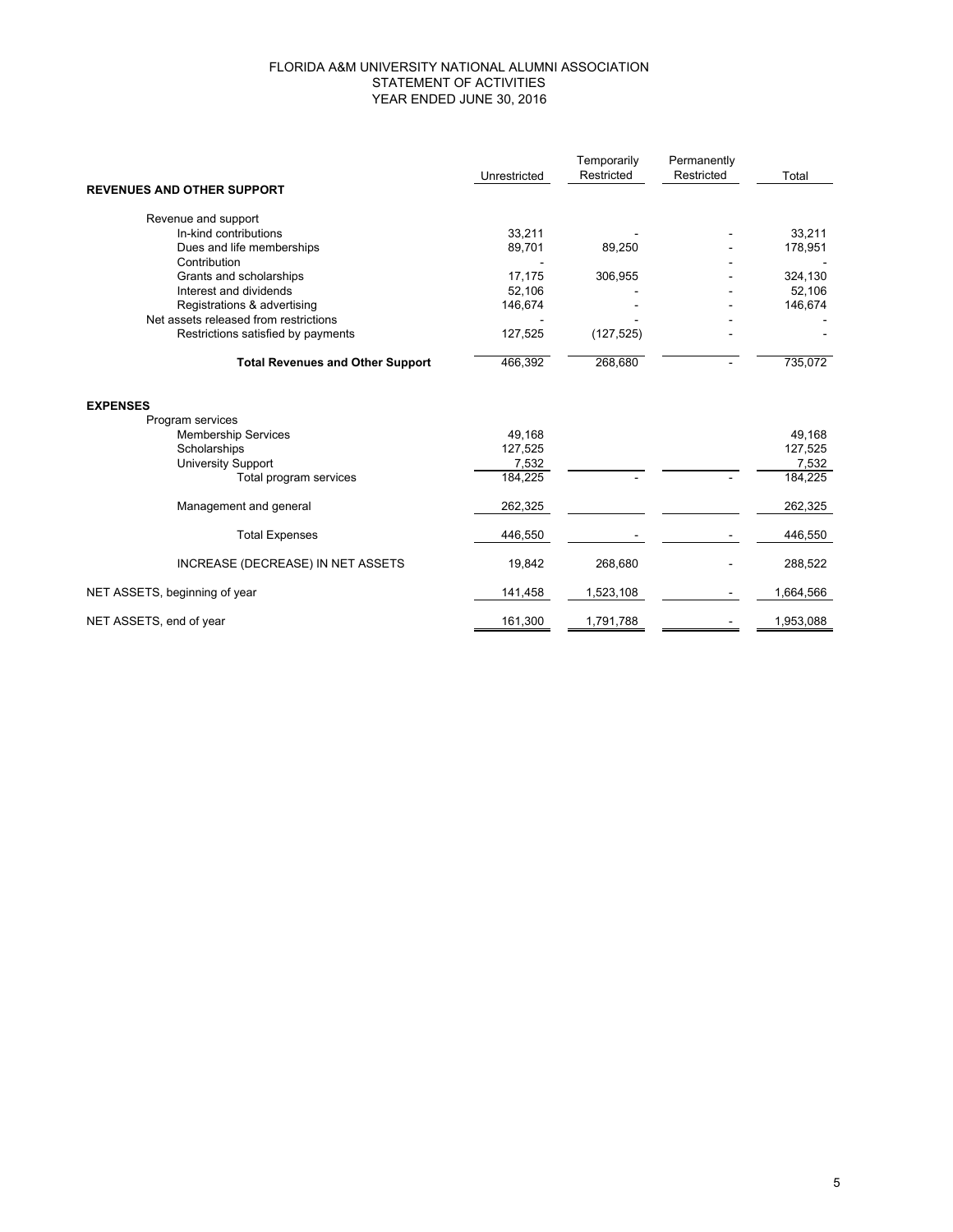#### FLORIDA A&M UNIVERSITY NATIONAL ALUMNI ASSOCIATION STATEMENT OF CASH FLOWS YEAR ENDED JUNE 30,

|                                                                                                                 | 2017      | 2016       |
|-----------------------------------------------------------------------------------------------------------------|-----------|------------|
| CASH FLOWS FROM OPERATING ACTIVITIES                                                                            |           |            |
| Increase in Net Assets<br>Adjustments to reconcile changes in Net Assets to net<br>cash provided by operations: | (23, 721) | 288,522    |
| Bad debt expense<br>(Increase) / decrease in pledge receivables<br>Increase in allowance for doubtful accounts  | 540       | (2,773)    |
| Increase / (decrease) in accounts payable<br>Contribution restricted for investment in endowment                | 597       | (22, 391)  |
| Net cash provided by operating activities                                                                       | (22, 584) | 263,358    |
| CASH FLOWS FROM INVESTING ACTIVITIES<br>(Increase) / decrease in equity in pooled cash                          | 5,495     | (248, 805) |
| CASH FLOWS FROM FINANCING ACTIVITIES<br>Collection of contribution restricted for investment in<br>endowment    |           |            |
| NET DECREASE IN CASH AND CASH EQUIVALENTS                                                                       | (17,089)  | 14,553     |
| CASH AND CASH EQUIVALENTS, beginning of the year                                                                | 17,296    | 2,743      |
| CASH AND CASH EQUIVALENTS, end of the year                                                                      | 207       | 17,296     |

SUPPLEMENTAL DISCLOSURE OF CASH FLOW INFORMATION:

Interest Expense - -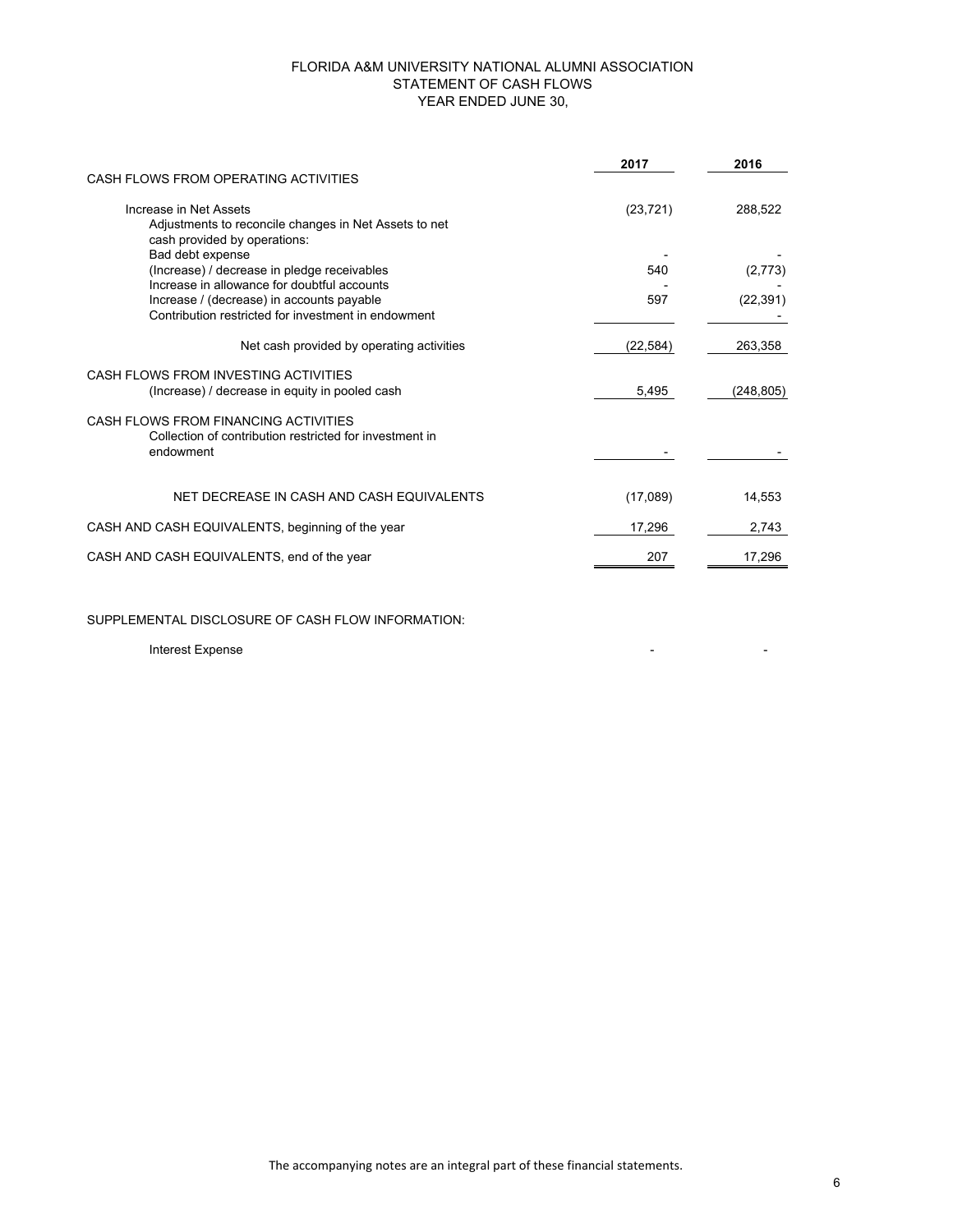## **NOTE 1. DESCRIPTION OF THE ORGANIZATION AND NATURE OF ACTIVITIES**

The Florida A&M University National Alumni Association (the "National Alumni Association") is a non-profit organization whose function is to provide a link between the National Alumni Association and the Florida A&M University. Certain employees, including the Executive Director, of the University's Office of Alumni Affairs, spend a portion of their time providing general management and administrative services to the National Alumni Association. The State of Florida provides the funding for the Office of Alumni Affairs, which is part of the University, and the results of its operations are not included in this report.

### **NOTE 2. SIGNIFICANT ACCOUNTING POLICIES**

A summary of the National Alumni Association's significant accounting policies, consistently applied in the preparation of the accompanying financial statements follow.

#### Basis of Accounting

These financial statements have been prepared on the accrual basis of accounting and, accordingly, reflect all significant receivables, payables, and other liabilities.

#### Basis of Presentation

The accompanying financial statements were prepared in accordance with the provisions of the Statement of Financial Accounting Standards FASB ASC 958 (formerly SFAS No.117), *Financial Statements of Not-for-Profit Organizations.* This pronouncement requires not-for –profit organizations to report information regarding their financial position and activities according to three classes of net assets as follows:

- **Unrestricted Net Assets** represents resources, which have all applicable restrictions satisfied and/or resources generated by other sources.
- **Temporarily Restricted Net Assets** represents resources recognized as restricted support until such a time when all associated restrictions have been met.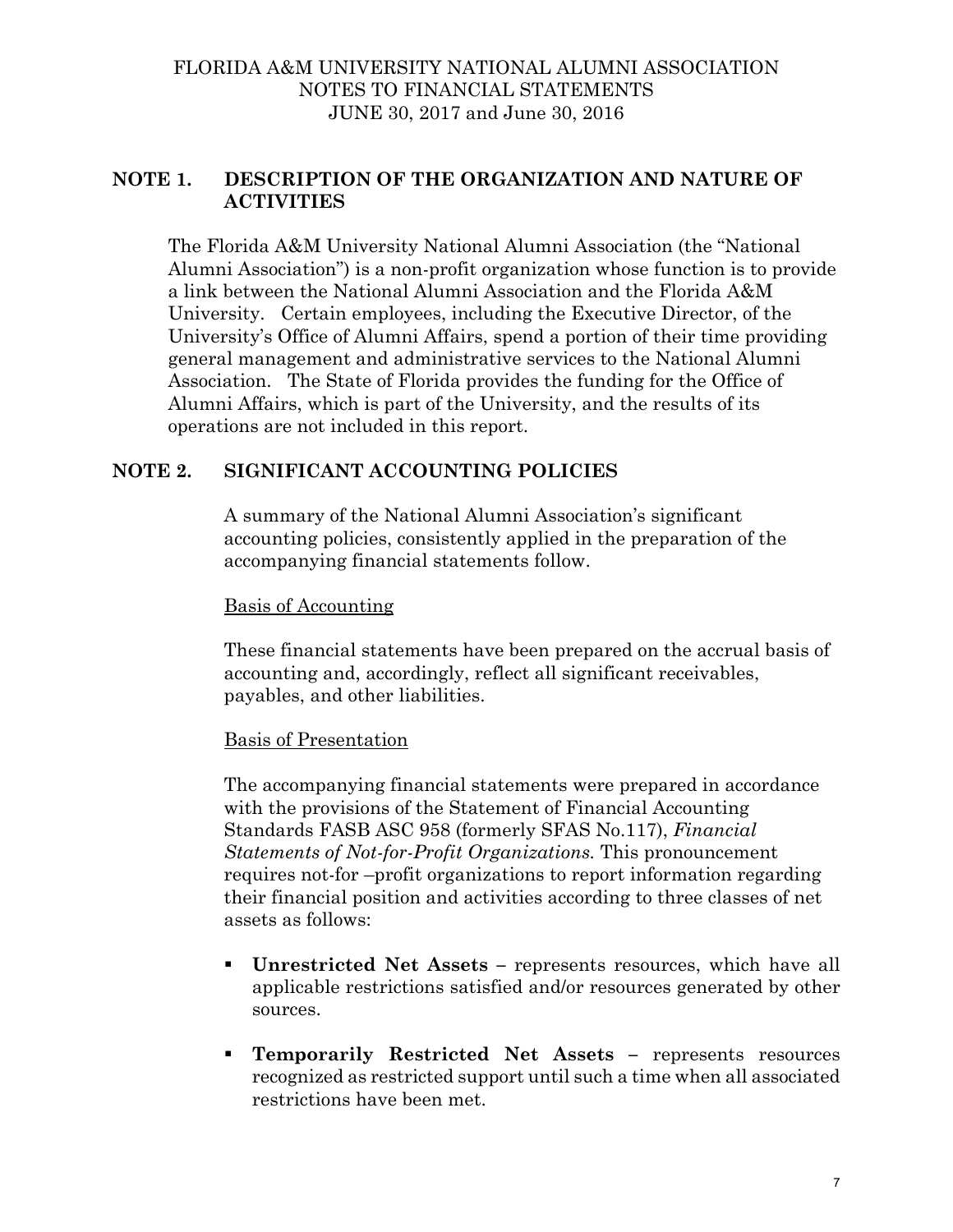**Permanently Restricted Net Assets –** represents resources that contain a stipulation, which permanently restricts the use of such funds but allows earnings from the funds to be used in a certain manner.

#### Contributions

 Contributions received are recorded as unrestricted, temporarily unrestricted, or permanently restricted support depending on the existence and/or nature of any donor restrictions. Temporarily restricted contributions are required to be reported as temporarily restricted support and are then reclassified to unrestricted support upon the expiration of either time or use restrictions.

A. Purpose and Activities of Significant Funding

The following are descriptions of the significant funds of the National Alumni Association by function:

**Membership Services**- consists of the following funds:

- **Life Memberships** Funds received from members for subscribing and fully paid life memberships.
- **Life Membership Earnings** The fund is used to account for earnings from the investment of Life Membership Account.

**Scholarships**- consist of the following funds:

- **Restricted Scholarships-** The fund is used to account for money received for scholarships earmarked for a particular student and/or program.
- **Unrestricted Scholarships** The fund is used to account for money received for scholarships not earmarked for a particular student and/or program.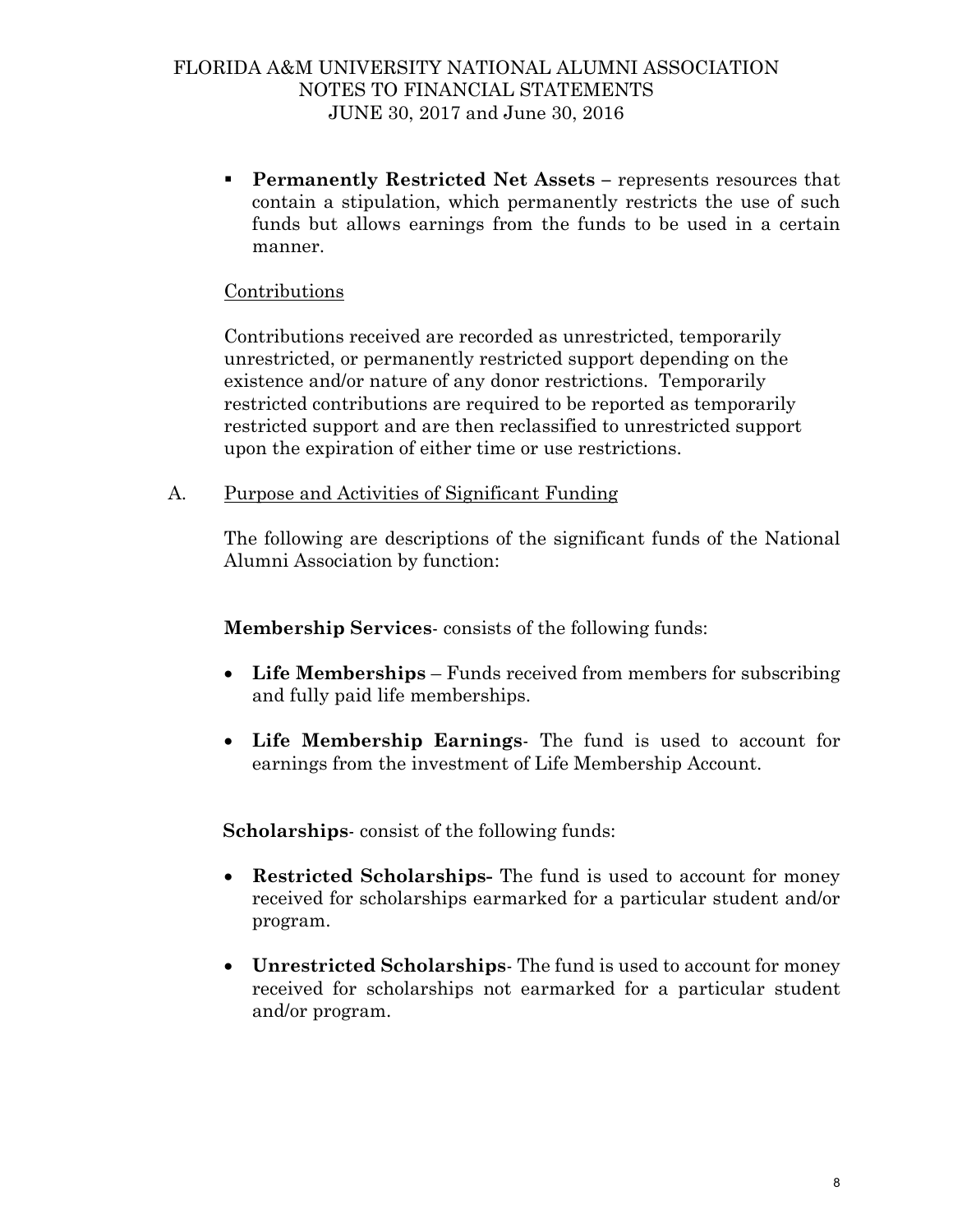## **University Support**

 Funds received from Alumni for the support of Florida A&M University.

 **Management and General-** consists of the following funds:

- **National Alumni Operating** The fund is used to account for the activities of the National Alumni Association.
- **National Convention** The fund is used to account for the revenues and expenses associated with the National Alumni Association's Annual Convention.
- **Alumni Homecoming** This fund is designed to receive and disburse funds for coordinating the annual homecoming activities. Monies left over are being used as seed money for the following year's homecoming activities.
- **Spring Meeting** This fund is designed to receive and disburse funds for coordinating the Spring Meeting. Monies left over are being used as seed money for the following year's Spring Meeting.
- **Alumni Housing Project** Funds received from the Alumni for the housing of students.

### B. Income Taxes

The National Alumni Association is a non-profit corporation exempt from federal income taxes under Internal Revenue Code Section 501 (c) (3). However, income from certain activities not directly related to the Alumni's tax-exempt purpose is subject to taxation as unrelated business income. In addition, the National Alumni Association qualifies for the charitable contributions deduction under Section 170(b) (1) (A) and has been classified as an organization that is not a private foundation under Section 509 (a) (2).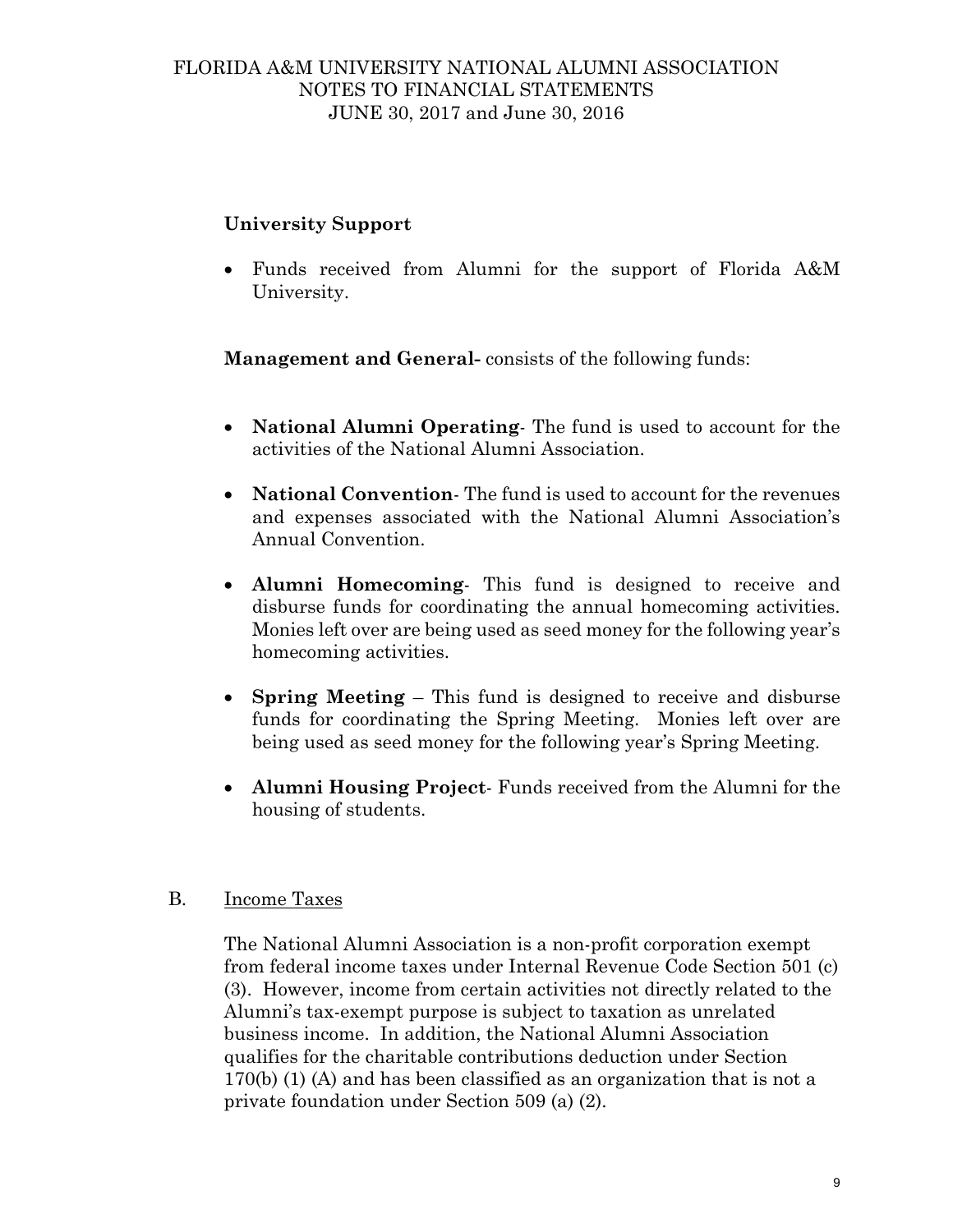#### C. Affiliated Organizations

The Florida A&M University Foundation, Inc. (the "Foundation"), another direct support organization of the University, provides financial transaction processing services to the National Alumni Association at a fee of 2.50 per transaction.

The University has other direct support alumni organizations, which operate for similar purposes. Such other organizations, as well as local alumni chapter activities, have not been included in these financial statements.

#### D. Cash and Cash Equivalents

 For purposes of the statement of cash flows, the National Alumni Association considers cash in bank and short term investments with an original maturity of three months or less to be cash and cash equivalents. As of June 30, 2017 and June 30, 2016 there were no cash equivalents.

#### E. Estimates

 The preparation of financial statements in conformity with accounting principles generally accepted in the United States of America requires management to make estimates and assumptions that affect certain reported amounts and disclosures.

### **NOTE 3. EQUITY IN POOLED CASH**

Equity in pooled cash, in the amount of  $$1,918,492$  and  $$1,923,987$  as of June 30, 2017 and June 30, 2016, respectively, represents the National Alumni Association's equity in pooled assets held by the Foundation, which are reported as investments and considered temporarily restricted net assets in the Foundation's records. None of these balances are specifically insured on behalf of the National Alumni Association.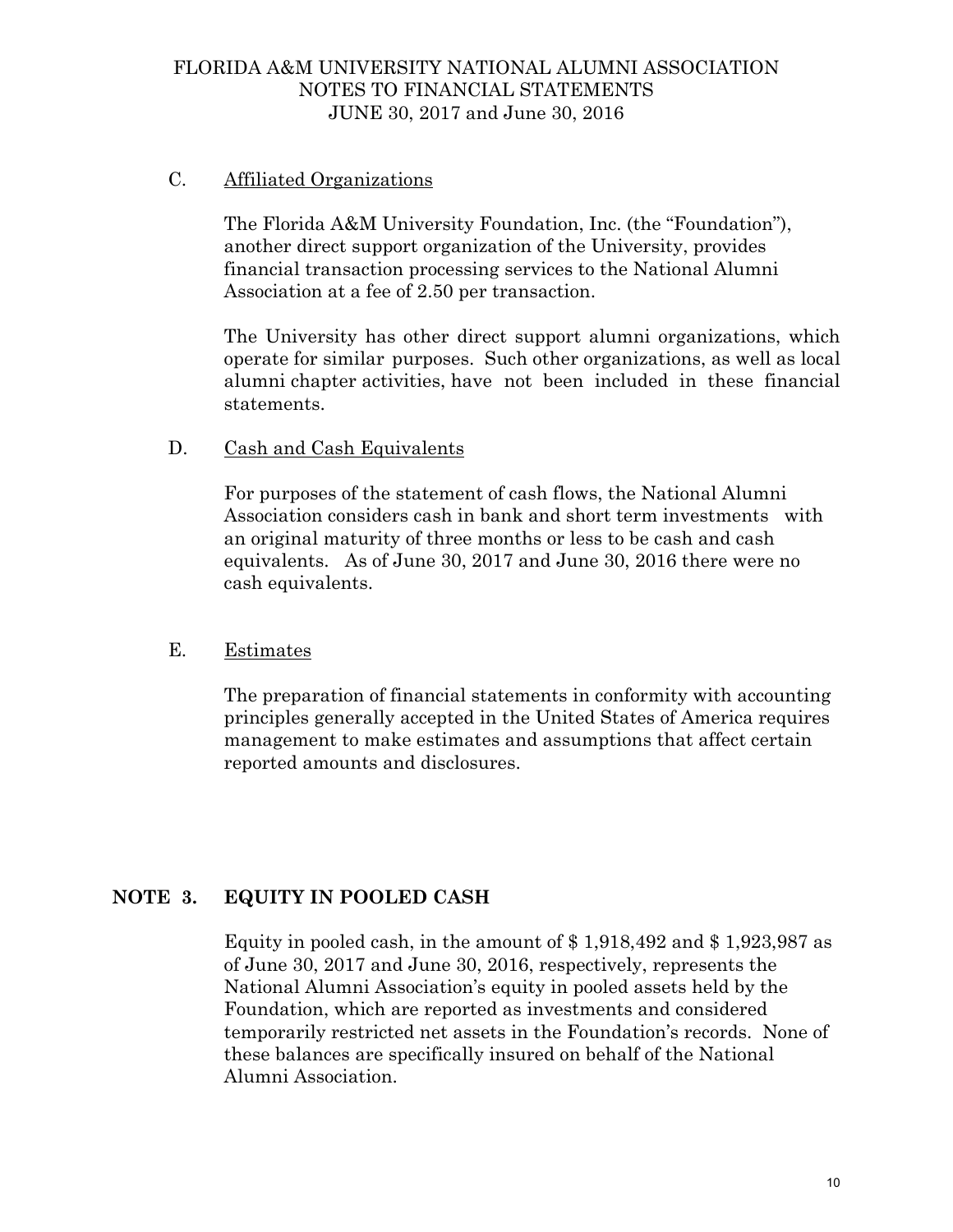## **NOTE 4. PROMISES TO GIVE**

Unconditional promises to give that are expected to be collected within one (1) year are recorded at net realizable value. Unconditional promises to give that are expected to be collected in future years are recorded at the present value of their estimated future cash flows. The discounts on those amounts are computed using the risk- free interest rates applicable to the years in which the promises are received. Amortization of discounts is included in contribution revenue. Conditional promises to give are not included as support until the conditions are substantially met.

| Subscribing Life memberships       | \$24,655 |
|------------------------------------|----------|
| Less: Unamortized discount         | 206      |
| Subtotal                           | 24,449   |
| Less: Allowance for uncollectibles | 12,122   |
| Net unconditional promises to give | 12,328   |
|                                    |          |
| Amount due in:                     |          |
| Less than one $(1)$ year           | 14,155   |
| One to five (5) years              | 10,500   |
| Total                              | \$24,655 |

Unconditional promises to give as of June 30, 2017, consist of:

Discount rate is two percent  $(2.0\%)$ , while the allowance for doubtful accounts approximates fifty percent (50%) of receivable accounts with no activity for a period of 12 months as of June 30, 2017.

Unconditional promises to give are a result of installment payments on life memberships.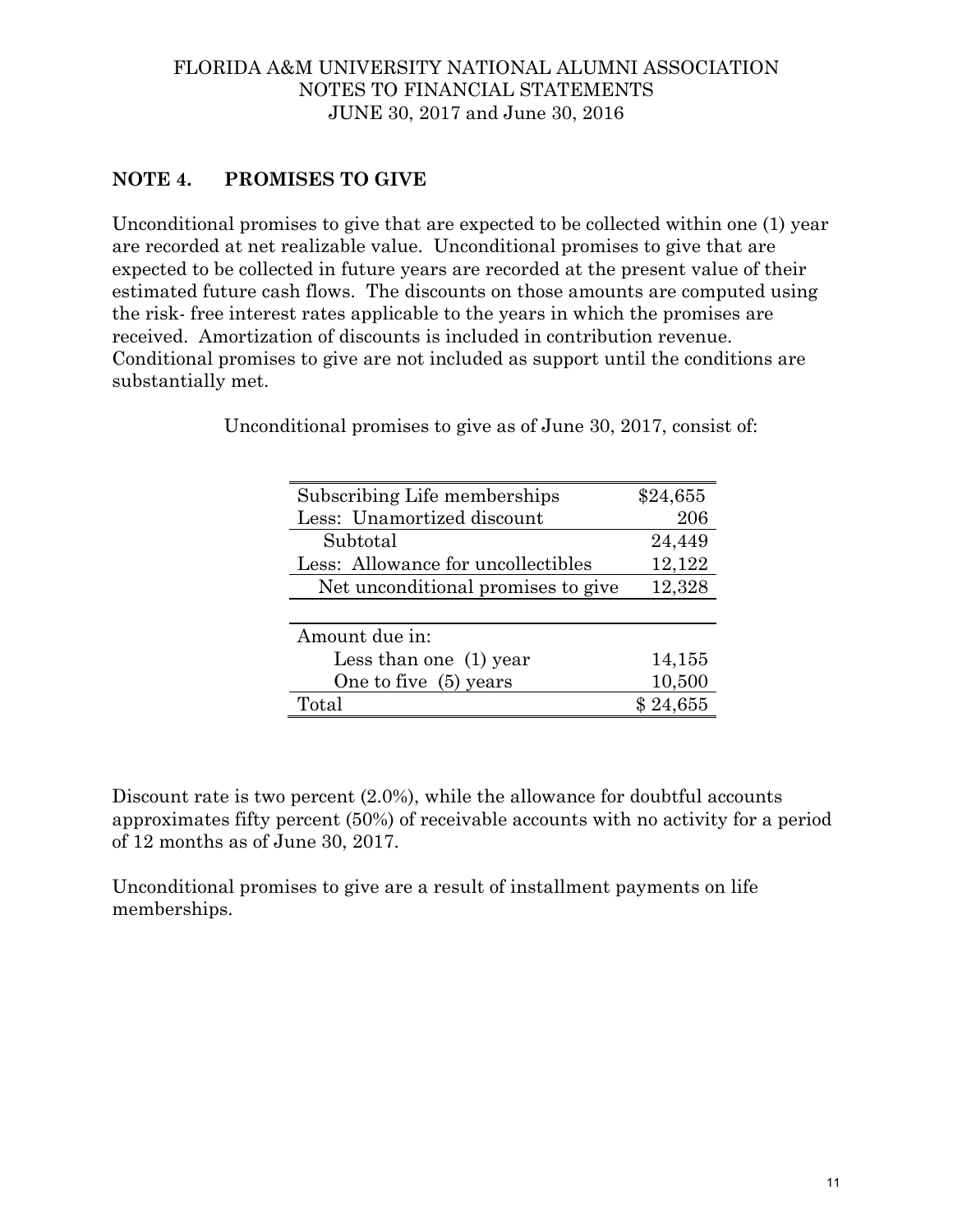## **NOTE 5. FAIR VALUE OF FINANCIAL INSTRUMENTS**

The following methods and assumptions were used to estimate the fair value of each class of financial instruments:

Equity in Pooled Cash- Fair value approximates carrying value of each class of financial instruments being three months or less.

Unconditional promises to give- Fair value approximates carrying value less unamortized discount and allowance for uncollectibles.

The estimated fair values of the National Alumni Association's financial instruments at June 30, 2017 follow:

|                                     | Carrying<br>Amount | <b>Fair Value</b> |
|-------------------------------------|--------------------|-------------------|
| Financial assets:                   |                    |                   |
| Equity in Pooled Cash               | \$1,918,492        | \$1,918,492       |
| Unconditional promises to give -net | 12.328             | 12,328            |

## **NOTE 6 – SUBSEQUENT EVENTS**

Subsequent events are events or transactions that occur after the statement of financial position date but before the financial statements are issued. We have evaluated subsequent events through the date the audit report was available to be issued, November 4, 2017, and there were no subsequent events to be disclosed.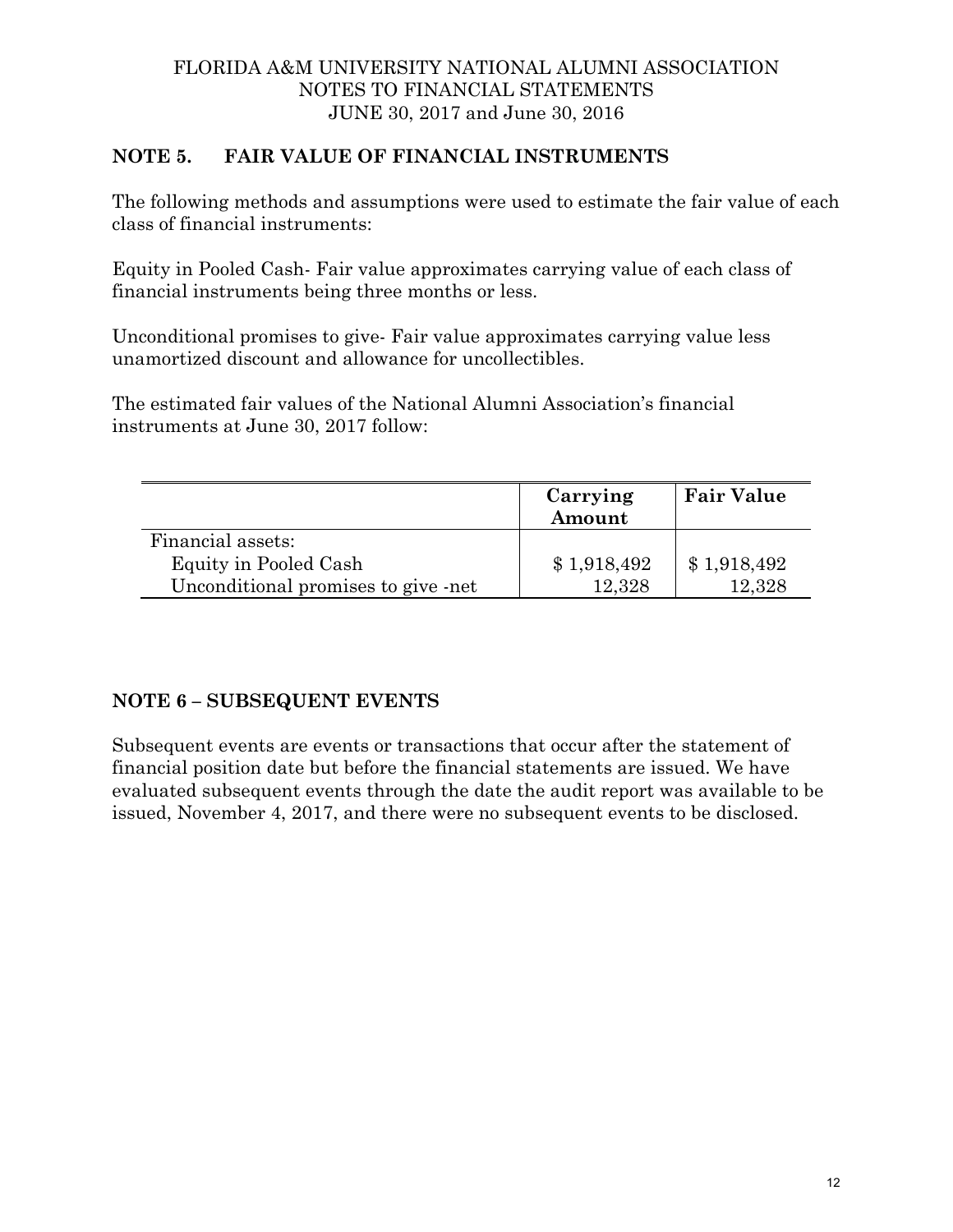#### FLORIDA A&M UNIVERSITY NATIONAL ALUMNI ASSOCIATION SUPPLEMENTAL SCHEDULE OF REVENUES AND EXPENSES BY FUNCTIONFOR THE YEAR ENDED JUNE 30, 2017

| PROGRAM SERVICES                               |                        |              |                       |                              |                         |           |
|------------------------------------------------|------------------------|--------------|-----------------------|------------------------------|-------------------------|-----------|
|                                                | Membership<br>Services | Scholarships | University<br>Support | Total<br>Program<br>Services | Management<br>& General | Total     |
| <b>SUPPORT</b>                                 |                        |              |                       |                              |                         |           |
| Dues and Life Membership                       | 214,732                |              |                       | 214,732                      |                         | 214,732   |
| Scholarships - Alumni, Chapters                |                        | 205,983      |                       | 205,983                      |                         | 205,983   |
| Gifts - Alumni, Friends & Students             |                        |              | 3,991                 | 3,991                        | 30,798                  | 34,789    |
| Gifts - Corporation & Organizations            |                        |              | 28,128                | 28,128                       | 40,000                  | 68,128    |
| <b>Investments and Dividends</b>               |                        |              |                       |                              | 79,653                  | 79,653    |
| Registrations, Conferences, Galas and Seminars |                        |              |                       |                              | 124,056                 | 124,056   |
| <b>TOTAL SUPPORT AND REVENUE</b>               | 214,732                | 205,983      | 32,119                | 452,834                      | 274,507                 | 727,341   |
| <b>EXPENSES</b>                                |                        |              |                       |                              |                         |           |
| Scholarships and Grants                        |                        | 316,582      |                       | 316,582                      |                         | 316,582   |
| <b>Salaries and Benefits</b>                   |                        |              |                       |                              |                         |           |
| <b>Contractual Services</b>                    | 39,000                 |              |                       | 39,000                       | 48,500                  | 87,500    |
| <b>Materials and Supplies</b>                  | 37,580                 |              |                       | 37,580                       |                         | 37,580    |
| Travel, Conferences and Meetings               |                        |              |                       |                              | 234,296                 | 234,296   |
| <b>Entertainment and Dinners</b>               |                        |              |                       |                              |                         |           |
| Postage                                        | 4,593                  |              |                       | 4,593                        |                         | 4,593     |
| Credit Card, Bank and Check Charges            |                        |              |                       |                              | 2,601                   | 2,601     |
| Printing                                       |                        |              |                       |                              | 5,849                   | 5,849     |
| Occupancy                                      |                        |              |                       |                              | 2,137                   | 2,137     |
| Taxes, Licenses and Insurance                  |                        |              |                       |                              |                         |           |
| <b>Contributions to University</b>             |                        |              | 28,368                | 28,368                       |                         | 28,368    |
| Miscellaneous                                  |                        |              |                       |                              | 22,747                  | 22,747    |
| <b>TOTAL EXPENSES</b>                          | 81,173                 | 316,582      | 28,368                | 426,123                      | 324,939                 | 751,062   |
| <b>INCREASE / DECREASE IN NET ASSETS</b>       | 133,559                | (110, 599)   | 3,751                 | 26,711                       | (50, 432)               | (23, 721) |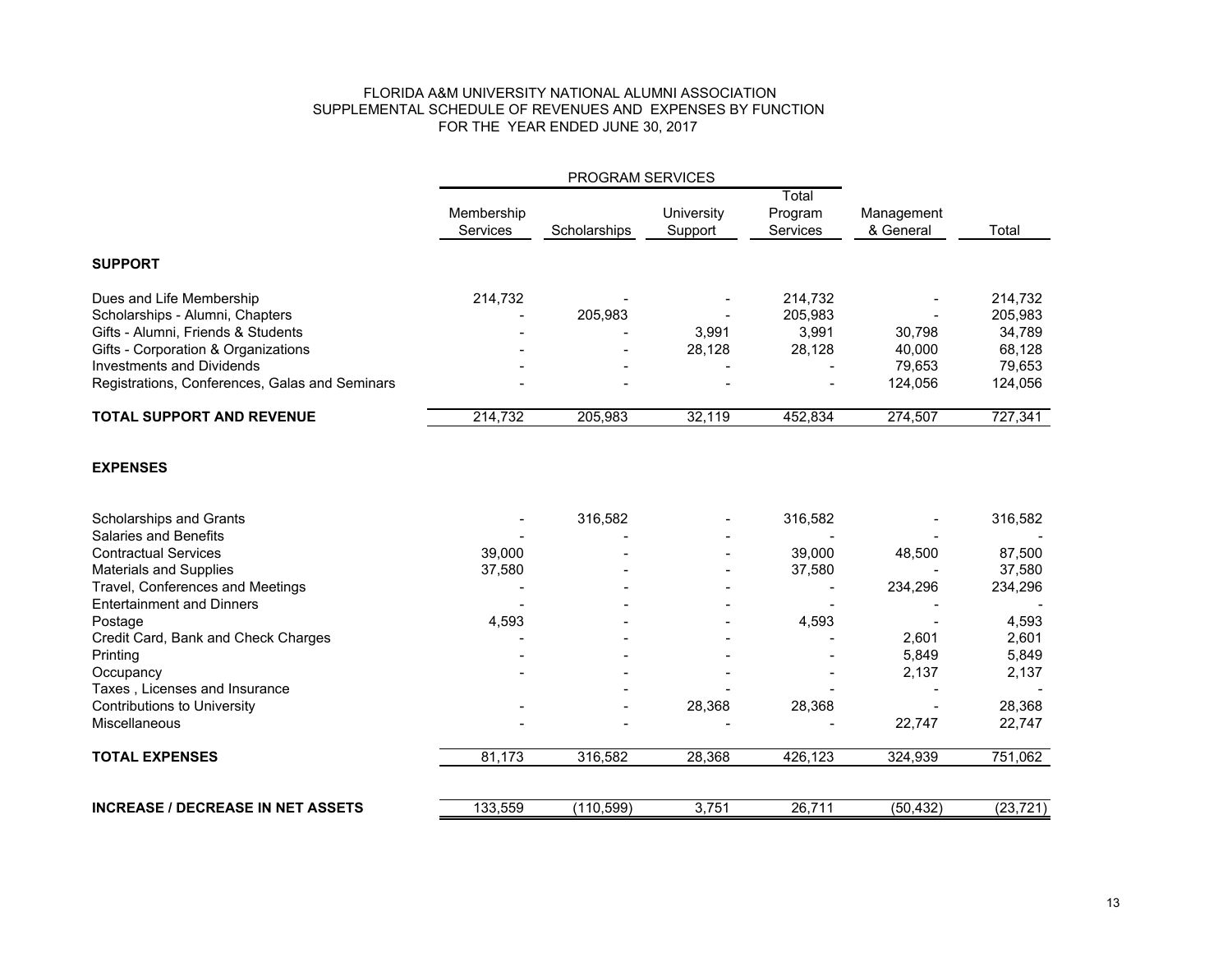#### FLORIDA A&M UNIVERSITY NATIONAL ALUMNI ASSOCIATION SUPPLEMENTAL SCHEDULE OF REVENUES AND EXPENSES BY FUNCTIONFOR THE YEAR ENDED JUNE 30, 2016

|                                                | <b>PROGRAM SERVICES</b>       |              |                          |                                     |                         |         |
|------------------------------------------------|-------------------------------|--------------|--------------------------|-------------------------------------|-------------------------|---------|
|                                                | Membership<br><b>Services</b> | Scholarships | Universitv<br>Support    | Total<br>Program<br><b>Services</b> | Management<br>& General | Total   |
| <b>SUPPORT</b>                                 |                               |              |                          |                                     |                         |         |
| In-Kind Contribution                           |                               |              |                          |                                     | 33.211                  | 33,211  |
| Dues and Life Membership                       | 178.951                       |              | $\blacksquare$           | 178.951                             |                         | 178,951 |
| Scholarships - Alumni, Chapters                | $\overline{\phantom{a}}$      | 243.110      | $\overline{\phantom{a}}$ | 243.110                             |                         | 243,110 |
| Gifts - Alumni, Friends & Students             | $\overline{\phantom{0}}$      |              | 8.575                    | 8.575                               |                         | 8.575   |
| Gifts - Corporation & Organizations            |                               |              | 72.445                   | 72.445                              |                         | 72,445  |
| <b>Investments and Dividends</b>               | 52,106                        |              |                          | 52,106                              |                         | 52,106  |
| Registrations, Conferences, Galas and Seminars |                               |              |                          |                                     | 146.674                 | 146,674 |
| <b>TOTAL SUPPORT AND REVENUE</b>               | 231,057                       | 243,110      | 81,020                   | 555,187                             | 179,885                 | 735,072 |

#### **EXPENSES**

| Scholarships and Grants                  |         | 127,525 |        | 127,525 |           | 127,525 |
|------------------------------------------|---------|---------|--------|---------|-----------|---------|
| <b>Salaries and Benefits</b>             |         |         |        |         | 30,630    | 30,630  |
| <b>Contractual Services</b>              |         |         |        |         | 42,246    | 42,246  |
| Materials and Supplies                   | 44,794  |         |        | 44,794  |           | 44,794  |
| Travel, Conferences and Meetings         |         |         |        |         | 169,730   | 169,730 |
| <b>Entertainment and Dinners</b>         |         |         |        |         |           |         |
| Postage                                  | 4,374   |         |        | 4,374   |           | 4,374   |
| Credit Card, Bank and Check Charges      |         |         |        |         | 1,828     | 1,828   |
| Printing                                 |         |         |        |         | 12,768    | 12,768  |
| Occupancy                                |         |         |        |         | 4,748     | 4,748   |
| <b>Telephone and Communications</b>      |         |         |        |         | 375       | 375     |
| Taxes, Licenses and Insurance            |         |         |        |         |           |         |
| <b>Refunds</b>                           |         |         |        |         |           |         |
| Contributions to University              |         |         | 7,532  | 7,532   |           | 7,532   |
| <b>TOTAL EXPENSES</b>                    | 49,168  | 127,525 | 7,532  | 184,225 | 262,325   | 446,550 |
|                                          |         |         |        |         |           |         |
| <b>INCREASE / DECREASE IN NET ASSETS</b> | 181,889 | 115,585 | 73,488 | 370,962 | (82, 440) | 288,522 |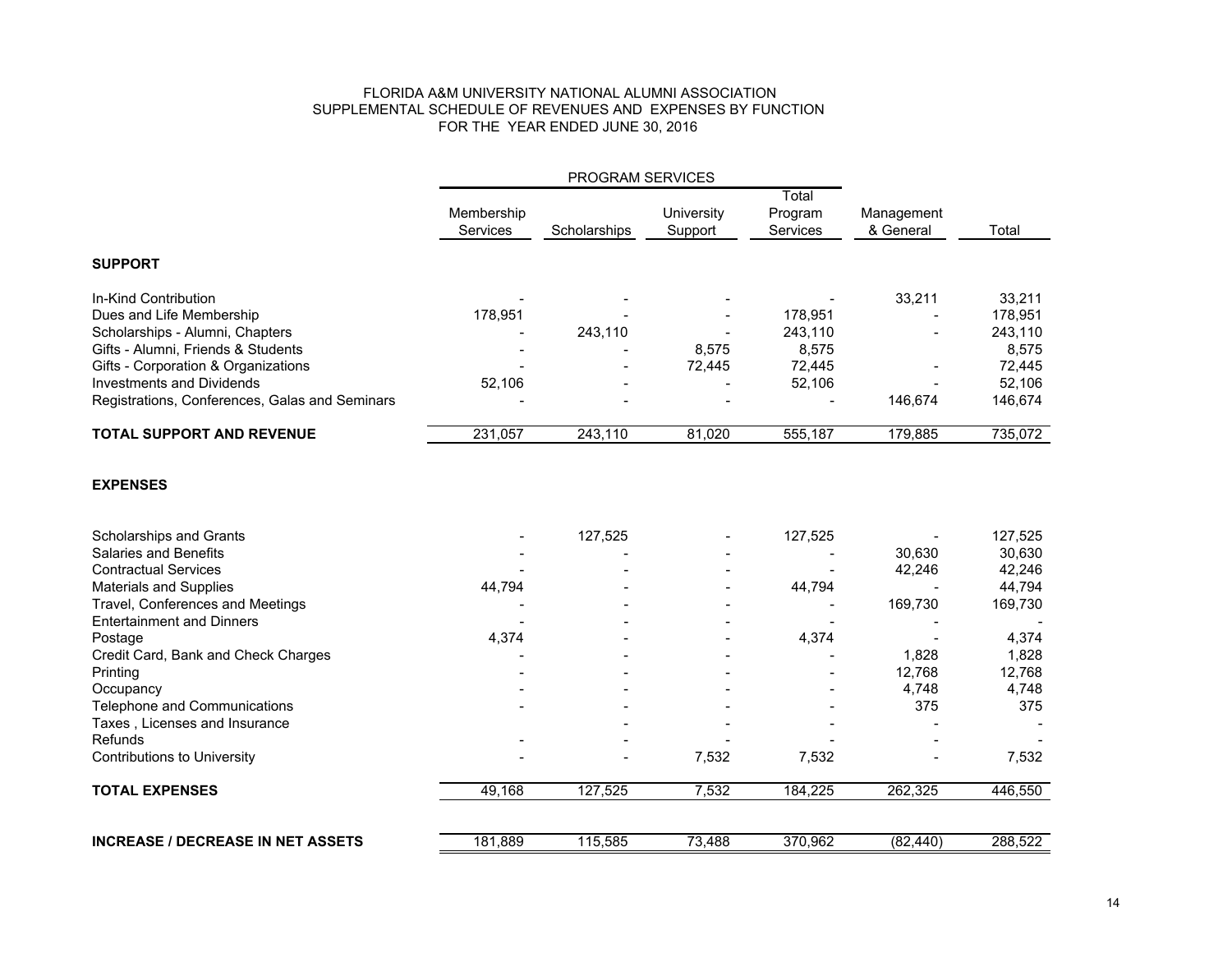#### **INDEPENDENT AUDITOR'S REPORT ON INTERNAL CONTROL OVER FINANCIAL REPORTING AND ON COMPLIANCE AND OTHER MATTERS BASED ON AN AUDIT OF FINANCIAL STATEMENTS PERFORMED IN ACCORDANCE WITH** *GOVERNMENT AUDITING STANDARDS*

To the Board of Directors of Florida A&M University National Alumni Association Tallahassee, Florida

We have audited, in accordance with auditing standards generally accepted in the United States of America, and the standards applicable to financial audits contained in *Government Auditing Standards*, issued by the Comptroller General of the United States, the financial statements of the Florida A&M University National Alumni Association, which comprise the statement of financial position as of June 30, 2016 and June 30, 2015, and the related statements of activities and cash flows for the years then ended, and the related notes to the financial statements, and have issued our report thereon dated November 4, 2017.

#### **Internal Control Over Financial Reporting**

In planning and performing our audit of the financial statements, we considered Florida A&M University National Alumni Association's internal control over financial reporting (internal control) to determine the audit procedures that are appropriate in the circumstances for the purpose of expressing our opinions on the financial statements, but not for the purpose of expressing an opinion on the effectiveness of Florida A&M University National Alumni Association's internal control. Accordingly, we do not express an opinion on the effectiveness of Florida A&M University National Alumni Association's internal control.

A *deficiency in internal control* exists when the design or operation of a control does not allow management or employees, in the normal course of performing their assigned functions, to prevent, or detect and correct, misstatements on a timely basis. A *material weakness* is a deficiency, or a combination of deficiencies, in internal control, such that there is a reasonable possibility that a material misstatement of the entity's financial statements will not be prevented, or detected and corrected on a timely basis. A *significant deficiency* is a deficiency, or a combination of deficiencies, in internal control that is less severe than a material weakness, yet important enough to merit attention by those charged with governance.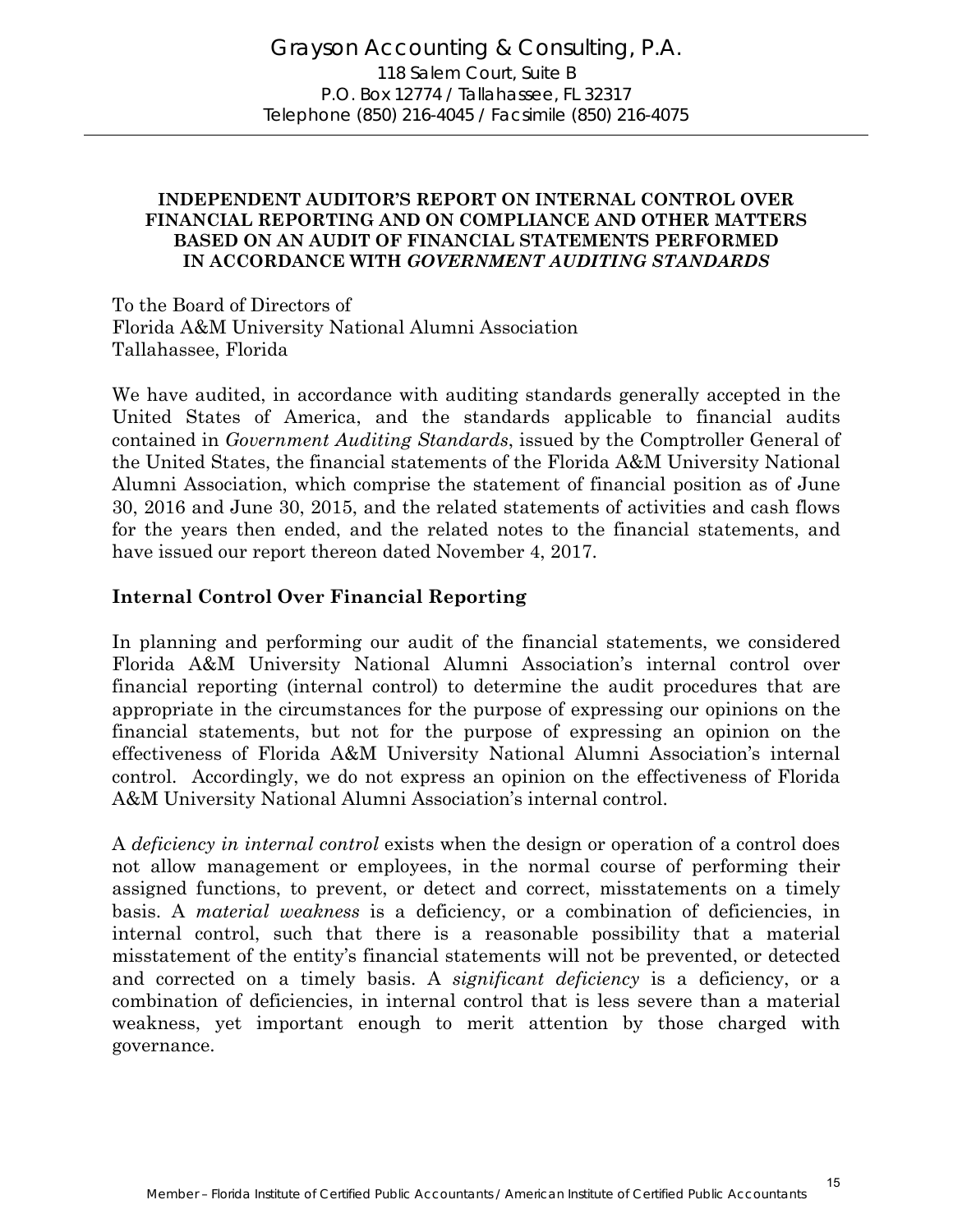Our consideration of internal control was for the limited purpose described in the first paragraph of this section and was not designed to identify all deficiencies in internal control that might be material weaknesses or significant deficiencies, and therefore, material weaknesses or significant deficiencies may exist that were not identified. Given these limitations, during our audit we did not identify any deficiencies in internal control that we consider to be material weaknesses. We did identify certain deficiencies in internal control, described in the accompanying schedule of findings and questioned costs that we consider to be significant deficiencies. [2017-001]

#### **Compliance and Other Matters**

As part of obtaining reasonable assurance about whether Florida A&M University National Alumni Association's financial statements are free from material misstatement, we performed tests of its compliance with certain provisions of laws, regulations, contracts, and grant agreements, noncompliance with which could have a direct and material effect on the determination of financial statement amounts. However, providing an opinion on compliance with those provisions was not an objective of our audit, and accordingly, we do not express such an opinion. The results of our tests disclosed no instances of noncompliance or other matters that are required to be reported under *Government Auditing Standards*.

### **Florida A&M University National Alumni Association's Response to Findings**

Florida A&M University National Alumni Association's response to the findings identified in our audit is described in the accompanying schedule of findings and questioned costs. Florida A&M University National Alumni Association's response was not subjected to the auditing procedures applied in the audit of the financial statements and, accordingly, we express no opinion on it.

#### **Purpose of this Report**

The purpose of this report is solely to describe the scope of our testing of internal control and compliance and the results of that testing, and not to provide an opinion on the effectiveness of the entity's internal control or on compliance. This report is an integral part of an audit performed in accordance with *Government Auditing Standards* in considering the entity's internal control and compliance. Accordingly, this communication is not suitable for any other purpose.

## *Grayson Accounting & Consulting, P.A.*

Tallahassee, Florida November 4, 2017